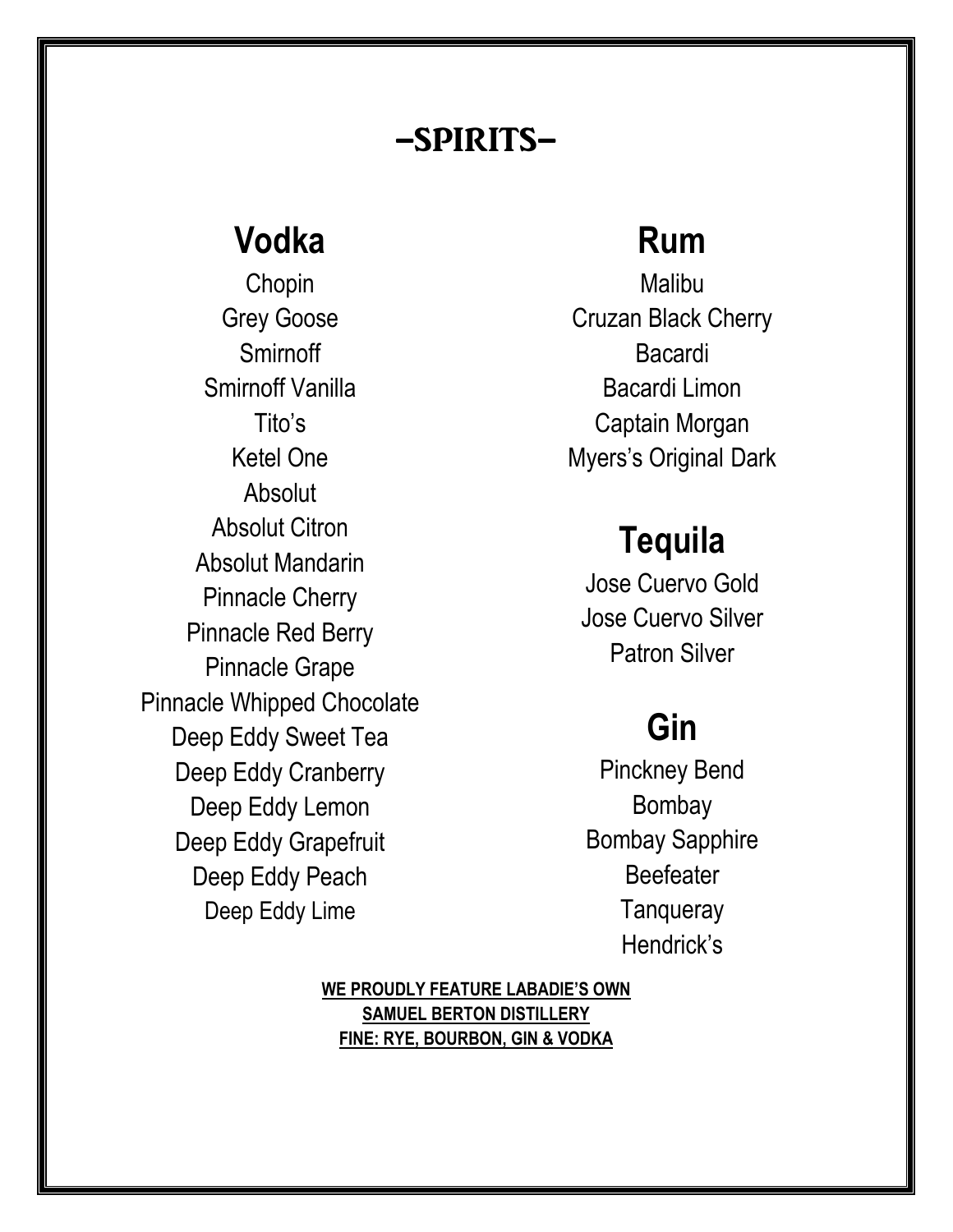## **American Whiskey**

Jim Beam Angel's Envy Knob Creek Maker's Mark Woodford Reserve Basil Hayden Jack Daniel's Wild Turkey American Honey Bulleit Frontier Whiskey Bulleit 95 Rye Buffalo Trace Whistlepig Rye

## **Canadian Whiskey**

Crown Royal Seagram's 7 Seagram's VO

### **Irish Whiskey**

Jameson Jameson Caskmates-Stout Edition **Bushmills** Tullamore D.E.W.

## **Scotch**

Chivas Regal Dewar's White Label Glenfiddich 12 Year Glenlivet 12 Year The Balvenie 12 Year J & B Johnnie Walker Red Johnnie Walker Black Glenmorangie Single Malt Macallan 12 year Oban 14 year

## **Cordials**

**Baileys Skrewball** Courvoisier VS Disaronno **Drambuie** Trader Vic's Original **Screwball** Kahlua RumChata Fireball **Cointreau Frangelico** Grand Marnier Midori Pama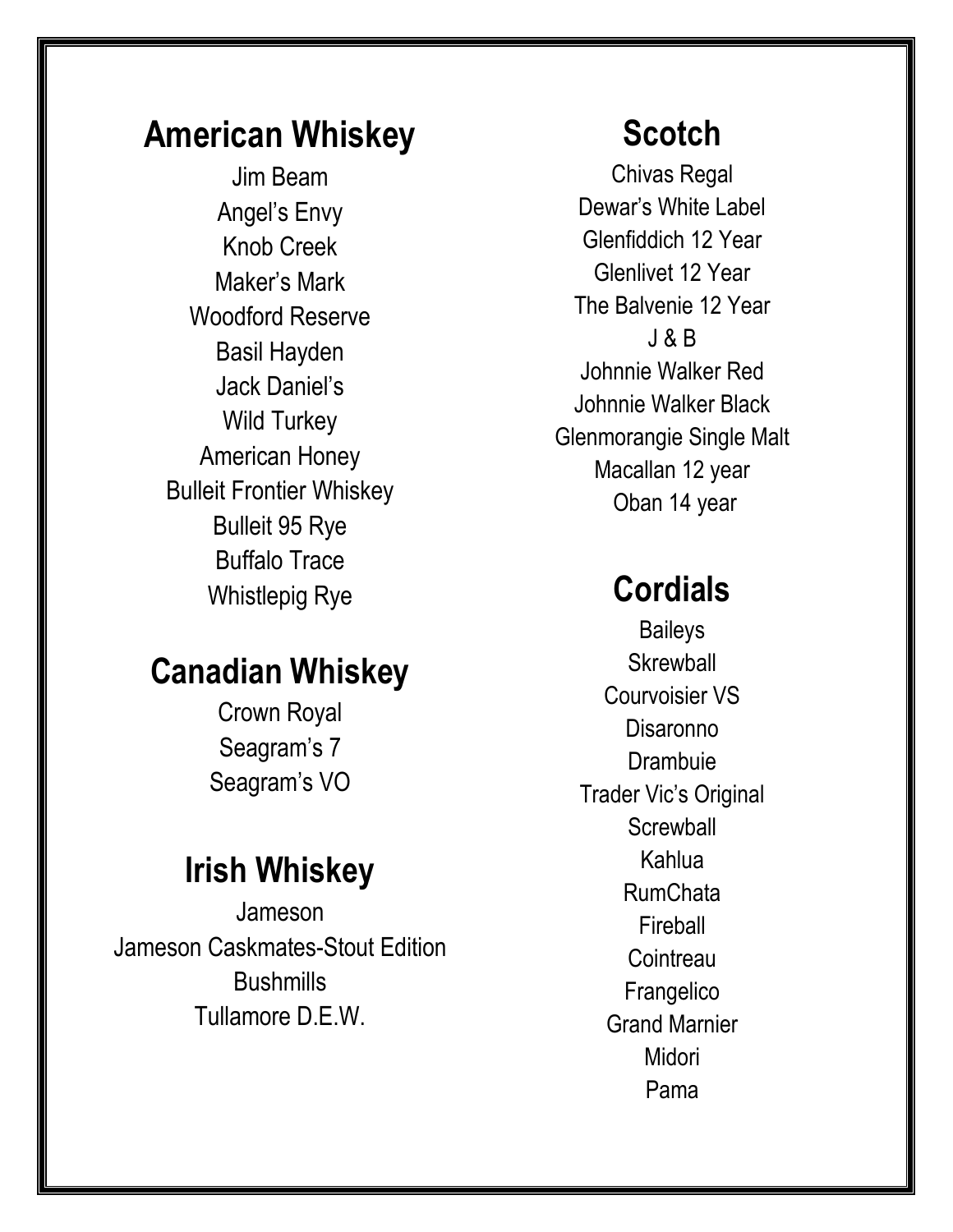### -Draft Selections-

Racemic Red Ale 5%– Deep Sleep Brewery RSIPA 10.9%-- Deep Sleep Brewery Train of 4 Imperial Stout 8.1%– Deep Sleep Brewery Bobber Lager 4.9%– Logboat Brewing Co. Ripple White Ale 5%– 4 Hands Brewing Co. -Ask Your server about seasonal choices- Lookout Pale Ale 5.5%– Logboat Brewing Co. Perfect Gin & Tonic 10%– Pinckney Bend Distillery

### -Bottle Beer-

Busch Light Busch Budweiser Bud Light Bud Select Amberbock Michelob Ultra Miller Lite Coors Light **Corona** Corona Light Sierra Nevada Pale Ale

Heineken Newcastle Brown Ale Stella Artois Rolling Rock **Guinness** Blue Moon Ace Pear Cider\* Redd's Apple Ale\* WellBeing Wheat N/A WellBeing Amber N/A

\*Gluten free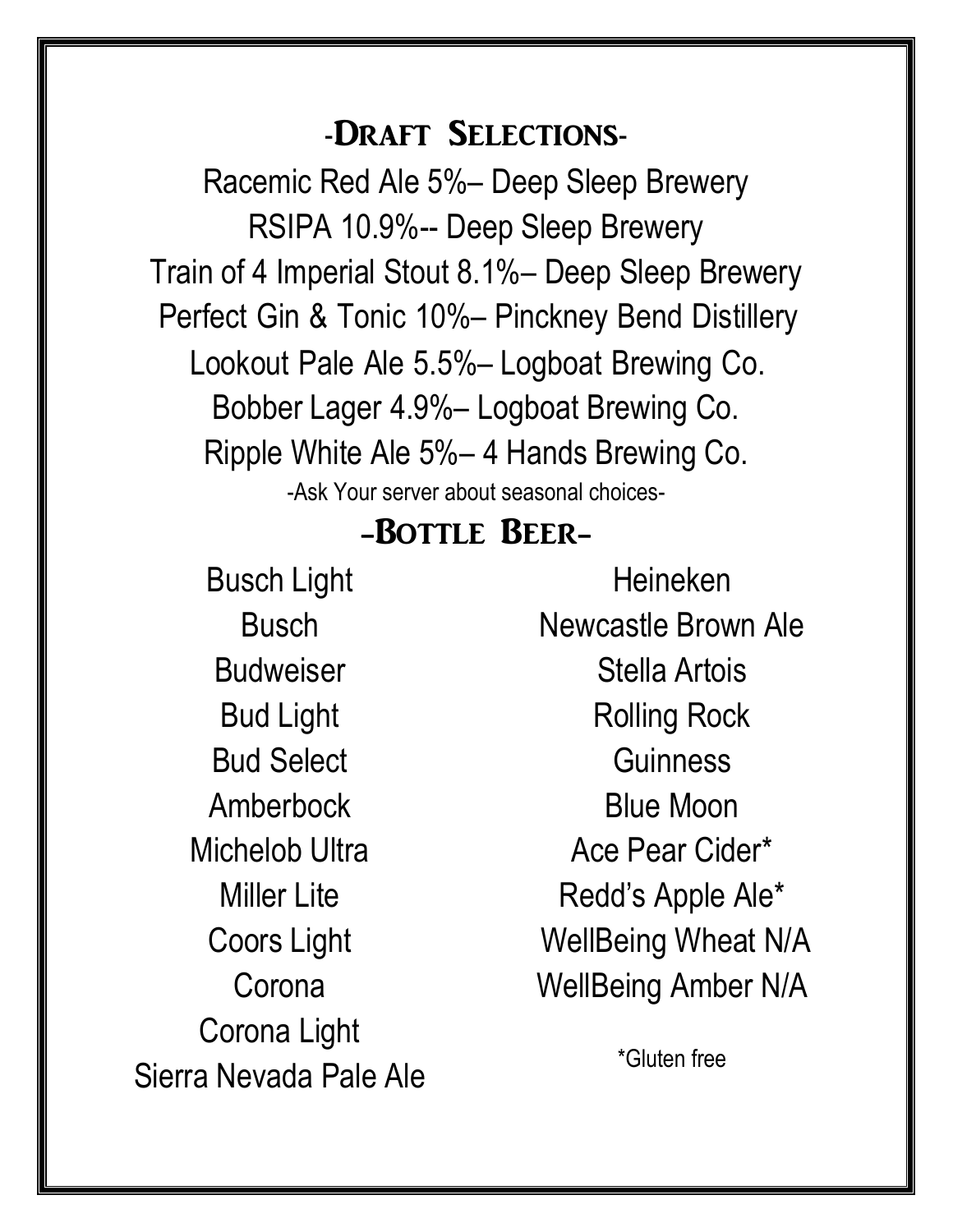## -COCKTAILS-

#### **Cranberry Lemon Drop \$10**

Deep Eddy Cranberry and Lemon Vodka shaken and served up in a chilled martini glass.

#### **Blue Ocean \$10**

Coconut rum, pineapple juice and blue curacao shaken and served straight up.

#### **Chocolate Peanut Butter Banana Martini \$10**

Screwball peanut butter whiskey, Godiva chocolate liqueur, Cruzan banana rum chilled and served straight up.

#### **Labadie Pama Mule \$10**

Labadie's Samuel Berton Vodka, Pomegranate liqueur, muddled lime, and Goslings Ginger Beer.

#### **Grapefruit Fizz \$9**

Deep Eddy Grapefruit Vodka mixed with club soda and fresh lime over ice.

#### **Irish Sunshine \$9**

Tullamore D.E.W., peach schnapps, ginger ale and a splash of orange juice.

#### **Bulleit Old Fashioned \$10**

Bulleit Bourbon muddled with orange, cherry, simple syrup and bitters.

#### **Sam Berton Rye Manhattan \$10**

Locally distilled rye, sweet vermouth, bitters and a dash of cherry juice served on the rocks.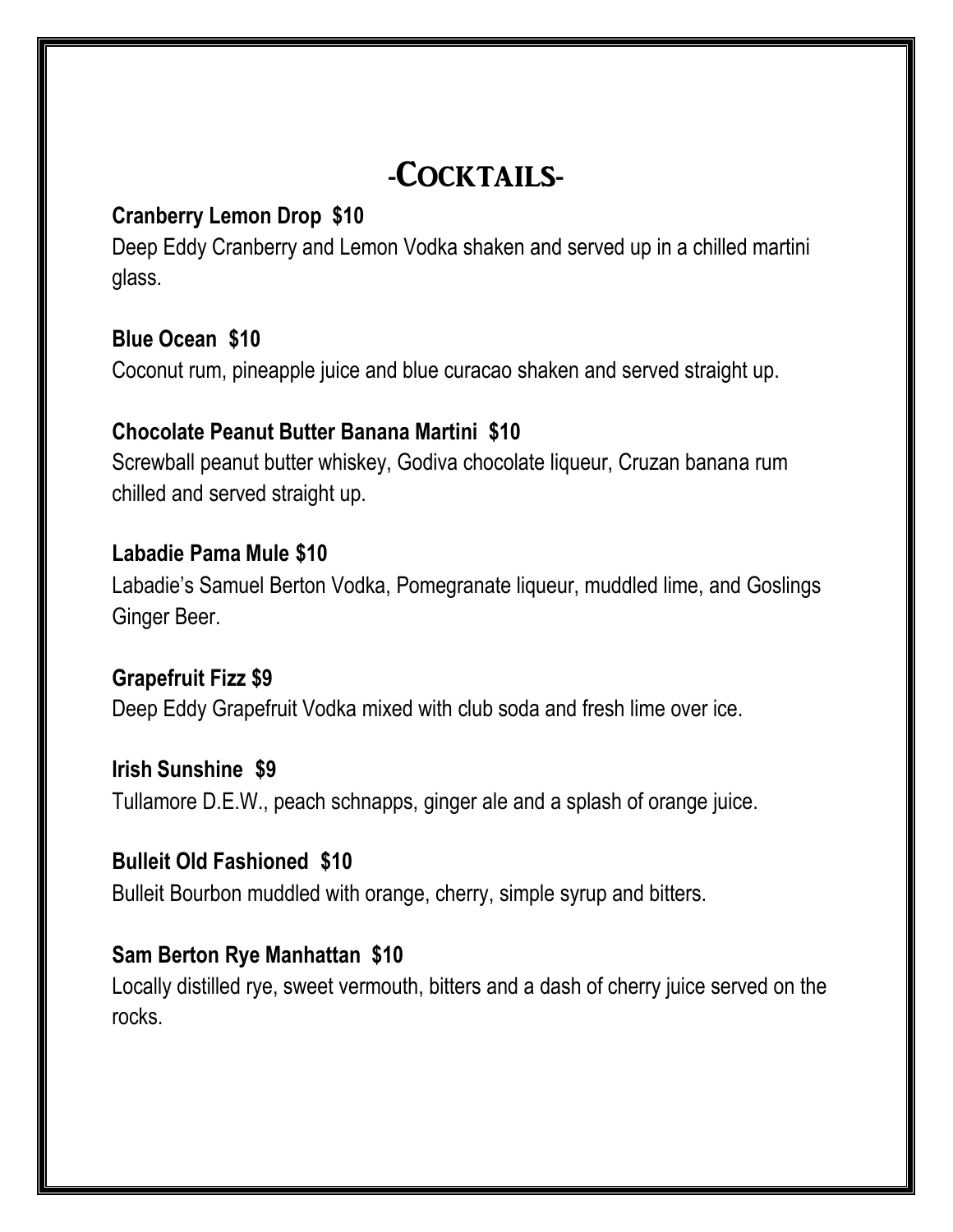# -RED WINES-

|                                                       | <u>GLS</u>        | <u>BTL</u> |
|-------------------------------------------------------|-------------------|------------|
| <b>CABERNET SAUVIGNON</b>                             |                   |            |
| The Counselor (River Pass Vineyard, California)       |                   | 45         |
| Hess Estate (Napa, California)                        | 12                | 38         |
| <b>Josh Cellars</b> (North Coast, California)         | 9                 | 32         |
| <b>MERLOT</b>                                         |                   |            |
| <b>Ramsay</b> (North Coast, California)               | $12 \overline{ }$ | 38         |
| 14 Hands (Columbia Valley, Washington)                | 8                 | 28         |
| <b>PINOT NOIR</b>                                     |                   |            |
| <b>Carmel Road</b> (Monterey, California)             | 9                 | 32         |
| Meiomi (Napa, California)                             | 12                | 38         |
| OTHER REDS                                            |                   |            |
| Ciacci Piccolomini d'Aragona Tuscan Red Blend (Italy) | 12 <sup>2</sup>   | 38         |
| 7 Deadly Zins Zinfandel (California)                  | 9                 | 32         |
| <b>Ercavio Tempranillo (Spain)</b>                    | 9                 | 32         |
| <b>SWEET RED</b>                                      |                   |            |
| St. James Blackberry (Missouri)                       | $\overline{7}$    | 26         |
| <b>New Age Tinto Dulce (Argentina)</b>                | $\overline{7}$    | 26         |
| <b>PORTS</b>                                          |                   |            |
| <b>Dow's Fine Tawny Port (Portugal)</b>               | 6                 |            |
| Dow's 20-Year Old Tawny Port (Portugal)               | 9                 |            |